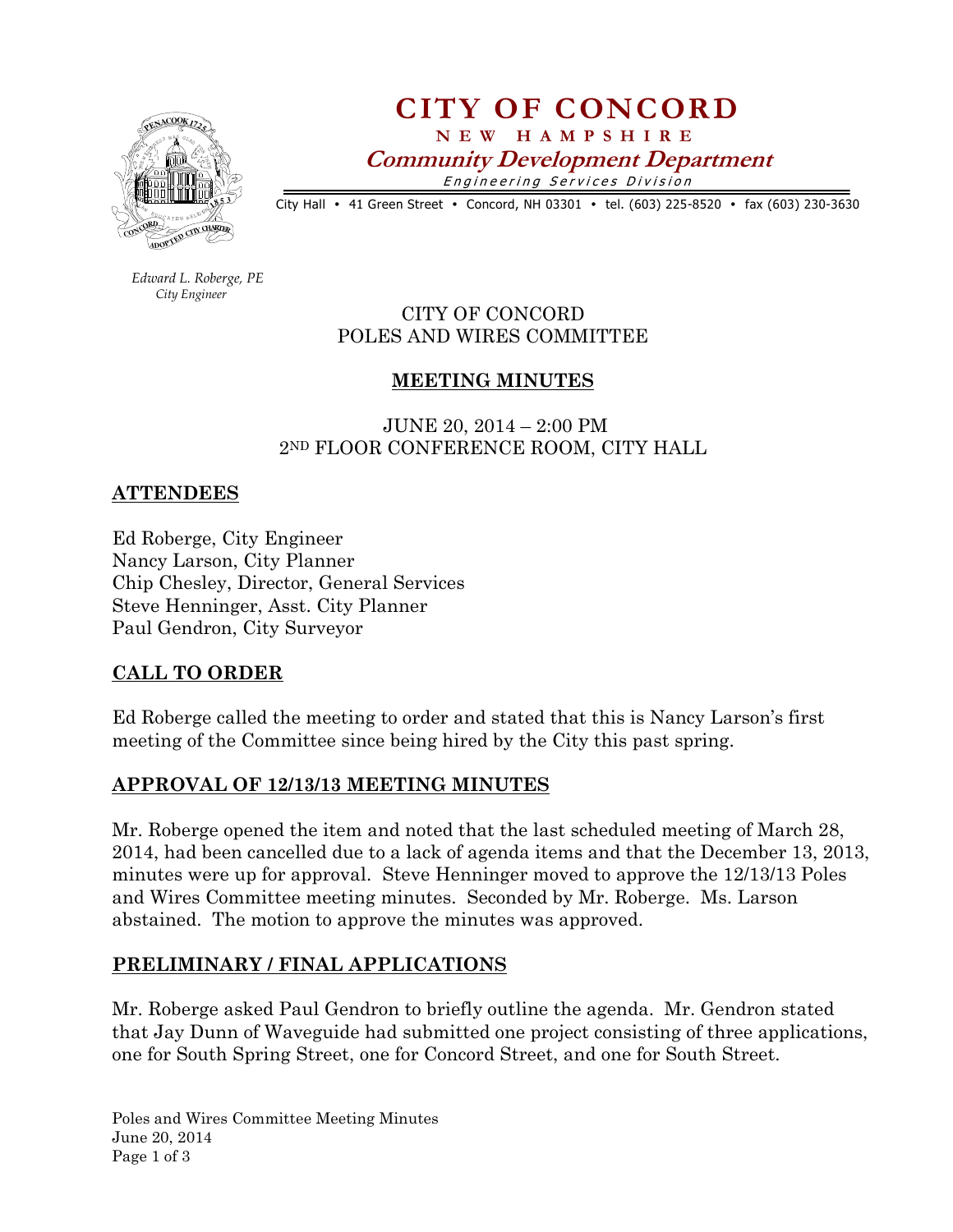# FINAL APPLICATIONS

1. 186 Communications, LLC, Request for Licensure of attachments to and utilization of existing poles, all within a City Right-of-Way. South Spring Street, Concord Street, and South Street.

Mr. Gendron explained that 186 Communications, LLC ("186"), is an affiliate of Waveguide, which built the New Hampshire Optical Systems (NHOS) fiber optic network. The applications are for an aerial installation from a pole on the northerly side of Clinton Street at existing Waveguide plant, then running northerly on South Spring Street to Concord Street, easterly on Concord Street to South Street, then northerly on South Street to Thompson Street. Mr. Gendron recommended that the application be approved with the following condition:

• That 186 Communications, LLC, shall make an annual report to the Poles and Wires Committee informing it of the progress of its infrastructure as of April 1, 2015, and every April thereafter until the infrastructure subject to this petition is completed, at which time 186 Communications, LLC, shall notify the Committee of its completion of the project.

Mr. Gendron also explained that he had inquired with Jon Shannon of Unitil as to whether Unitil had any concerns with this particular project. Mr. Shannon indicated that they had no concerns with the request of 186. Mr. Shannon did state that another company named Otel Telecom ("Otel"), which he believes is an affiliate of G4 Telecom, N.H., Inc., had approached Unitil about attaching a riser to one of its poles at Thompson Street. Mr. Shannon explained that he believes that 186 is working with Otel to connect to the central plant of Fairpoint on South Street. Otel plans to install fiber in underground Fairpoint conduit to connect the 186 plant to the Fairpoint building. Mr. Shannon stated that he had informed Otel that they will need an Attachment Agreement with Until and Fairpoint, and advised them that they will need to get approval from the City prior to constructing the riser.

Mr. Chesley made a motion to accept the recommendation. Seconded by Ms. Larson and all concurred. The license petitions were approved.

### NEW BUSINESS

1. Public Service Company of New Hampshire, Request for Conditional Use Permit from the City Planning Board. Multiple Public Streets.

Mr. Gendron indicated that Public Service Company of New Hampshire (PSNH) had approached the City Planning Board for a Conditional Use Permit for proposed wetland and shoreland buffer disturbances for the proposed PSNH 317 Line. Mr. Gendron indicated that licenses would be required for all public street crossings. He indicated

Poles and Wires Committee Meeting Minutes June 20, 2014 Page 2 of 3